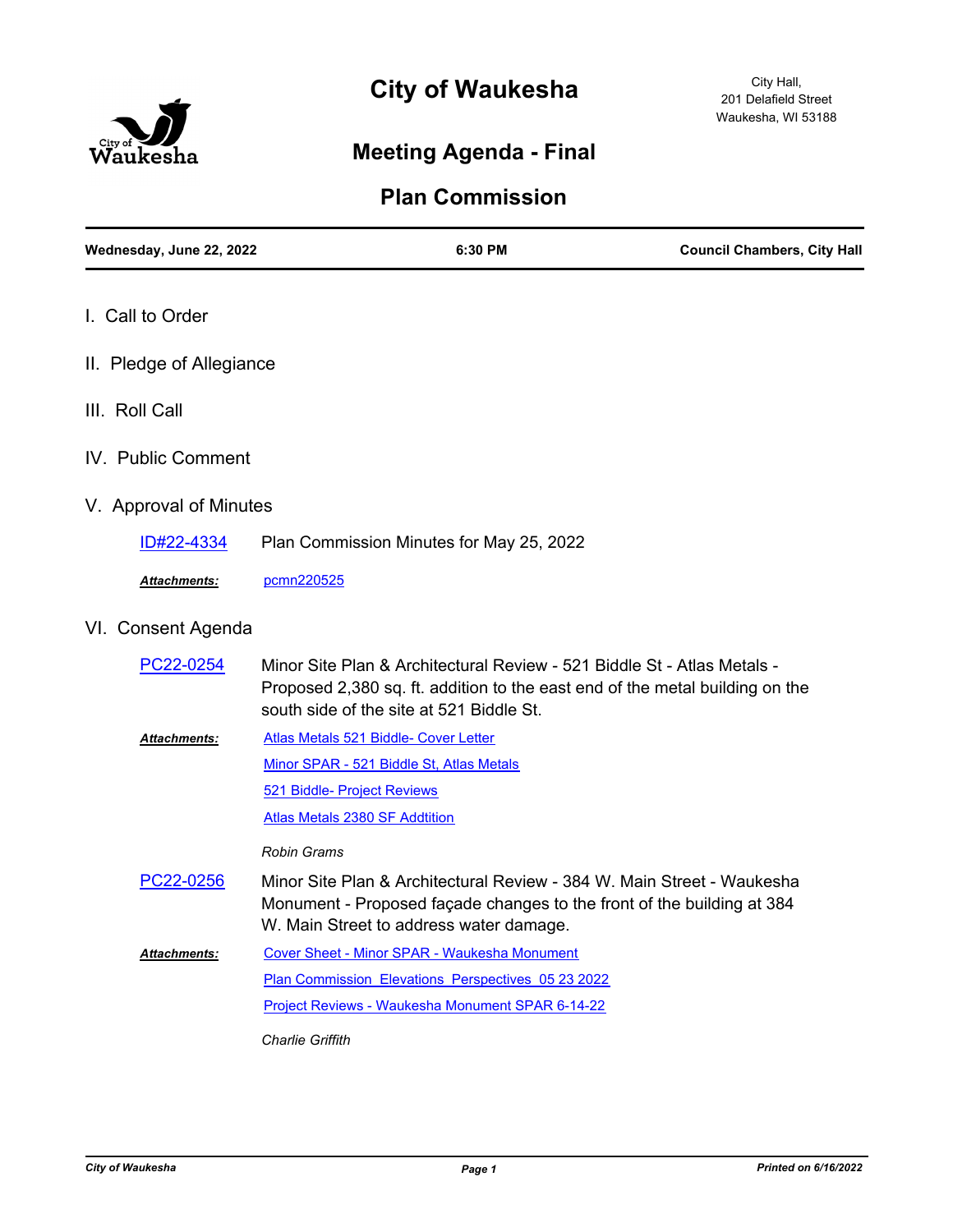| PC22-0257           | Minor Site Plan & Architectural Review - 2600 Summit Ave, Montessori                                                                |
|---------------------|-------------------------------------------------------------------------------------------------------------------------------------|
|                     | School of Waukesha - Proposed construction of a 12' x 20' gazebo in the<br>open area east of the parking lot at 2600 Summit Avenue. |
| <b>Attachments:</b> | 2600 Summit Avenue, Montessori- Cover Letter<br>والمتحالم تستمتع المتحدد والقائم ومتحامل المتحاربات                                 |

[plan narrative gazebo](http://waukesha.legistar.com/gateway.aspx?M=F&ID=8e0c4118-a719-410e-b3c3-52c53e53aae6.pdf) [2600 Summit Avenue- Project Reviews](http://waukesha.legistar.com/gateway.aspx?M=F&ID=4264c47a-32c7-4f85-a1c6-9e466839d48a.pdf) [Civil Drawing for Gazebo](http://waukesha.legistar.com/gateway.aspx?M=F&ID=7c2de4d4-229a-4974-bbb4-813c7c96899a.pdf)

[MSOW Application for Gazebo 5.26.2022](http://waukesha.legistar.com/gateway.aspx?M=F&ID=862ac210-fa14-410d-84f5-8c7ffeae859f.pdf)

#### *Robin Grams*

- Minor Site Plan & Architectural Review 900 N. Hartwell Ave Proposed façade change in the gabled peaks of the building at 900 N. Hartwell to replace the existing wooden shakes with vinyl shakes and replace the windows in the gables with matching windows. [PC22-0258](http://waukesha.legistar.com/gateway.aspx?m=l&id=/matter.aspx?key=17131)
- [Cover Sheet Minor SPAR 900 N Hartwell](http://waukesha.legistar.com/gateway.aspx?M=F&ID=17368511-279b-4fcd-a9b8-80e3e2d7cc59.pdf) [Minor SPAR - 900 N Hartwell Ave](http://waukesha.legistar.com/gateway.aspx?M=F&ID=ae0c53a8-306e-4fb1-abe9-a7c51f7b8a41.pdf) **[City Department Comments](http://waukesha.legistar.com/gateway.aspx?M=F&ID=f1e7052e-d6a3-4969-8dc7-6f8695071345.pdf)** [Elevation - Materials Diagram](http://waukesha.legistar.com/gateway.aspx?M=F&ID=6135ec6f-073d-4edd-a81b-947adc54d8f3.pdf) [Material Color Sample](http://waukesha.legistar.com/gateway.aspx?M=F&ID=0aa619d7-ba1e-4c87-a72d-4b99862a4989.pdf) *Attachments: Doug Koehler*

#### VII. Business Items

| PC22-0255           | Minor Site Plan & Architectural Review - 725 American Avenue –<br>Waukesha Memorial Hospital CT Replacement & Exterior Trailer Pad –<br>Proposed exterior changes to the west of the entrance to accommodate a<br>temporary CT Scan Trailer. |
|---------------------|----------------------------------------------------------------------------------------------------------------------------------------------------------------------------------------------------------------------------------------------|
| <b>Attachments:</b> | Cover Sheet - Final SPAR - ProHealth WMH CT Replacement and Trailer Pad                                                                                                                                                                      |
|                     | 2022 0520 PHC-WMH CT Minor Site Review Submission - Electronic                                                                                                                                                                               |
|                     | <b>City Department Comments</b>                                                                                                                                                                                                              |
|                     | Doug Koehler                                                                                                                                                                                                                                 |
| PC22-0260           | Final Site Plan & Architectural Review- 1900 Aviation Dr. - The Waukesha<br>Park Recreation and Forestry Department is proposing to construct a new<br>storage building behind the west end of the building at 1900 Aviation Drive.          |
| <b>Attachments:</b> | Cover Sheet - Final SPAR - Waukesha PRF Cold Storage Building                                                                                                                                                                                |
|                     | Project Reviews - 1900 Aviation Dr. 6-16-22                                                                                                                                                                                                  |
|                     | 2022-06-10 1900 Aviation Dr. Storage Building Plans                                                                                                                                                                                          |
|                     | Charlie Griffith                                                                                                                                                                                                                             |

VIII. Director of Community Development Report